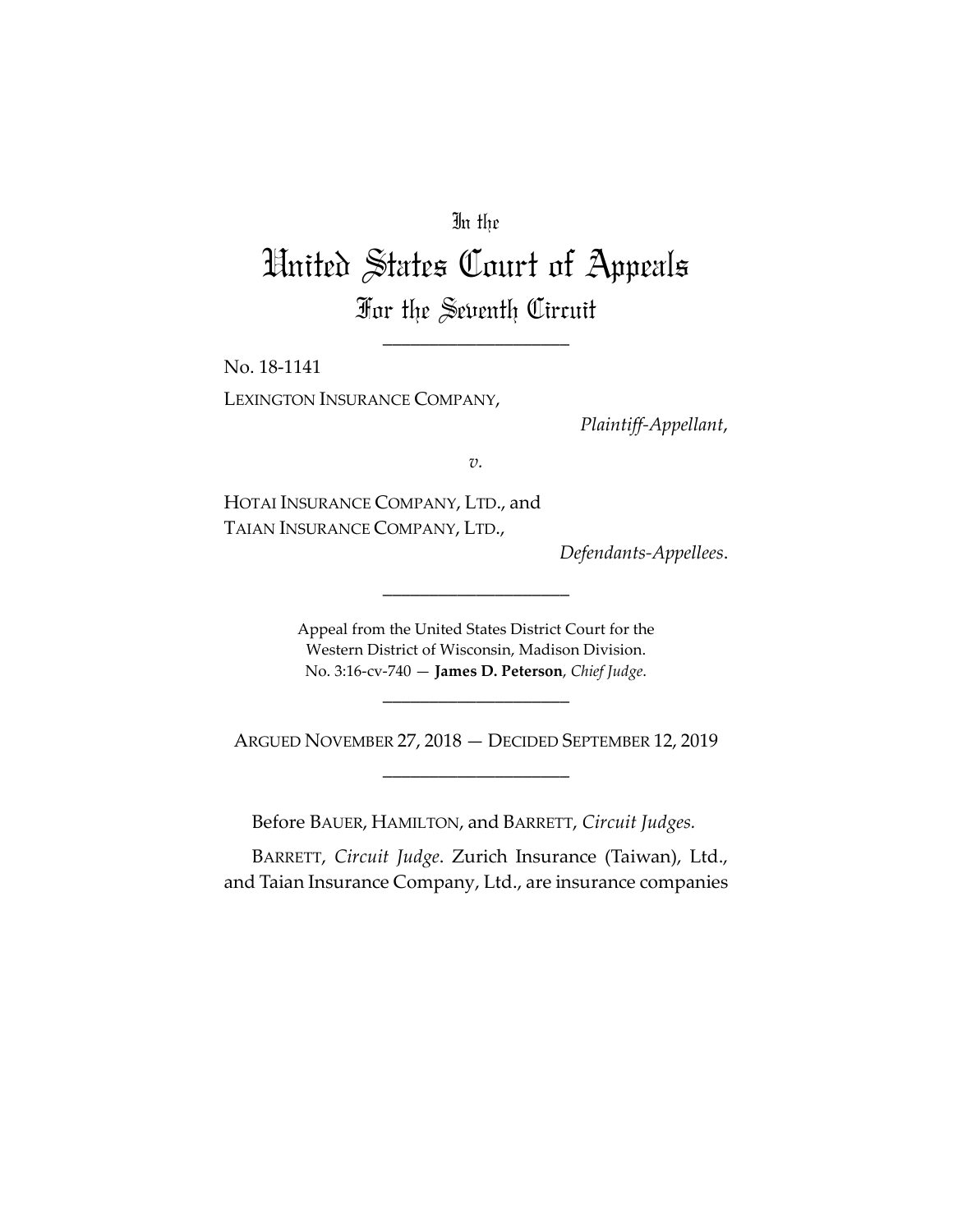based in Taiwan.[1](#page-1-0) Each provided worldwide products-liability insurance coverage to two Taiwanese companies that supplied parts and inventory to Trek Bicycle Corporation, which is based in Wisconsin. As part of their agreements with the Taiwanese companies, Zurich and Taian both recognized Trek as an additional insured covered by their policies.

On the basis of that additional-insured status, Trek's primary insurer, Lexington Insurance Company, which is based in Massachusetts, sued Zurich and Taian in Wisconsin seeking indemnification for a products-liability settlement paid on Trek's behalf involving an accident that took place in Texas. The district court correctly concluded that it lacked personal jurisdiction over Zurich and Taian, so we affirm its dismissal of the case.

I.

Trek, a bicycle manufacturer, maintains its corporate offices in Waterloo, Wisconsin. It is party to two purchase order agreements, both with Taiwanese companies, that are relevant to this appeal. One is an agreement with Giant Manufacturing Company to purchase bicycles that Trek markets and sells under its own brand name. The other is an agreement to purchase bicycle parts from Formula Hubs, Inc.

Giant's purchase order agreement with Trek required it to have Trek named as an additional insured in its products-liability insurance policy with Zurich, a Taiwanese insurer. Under that policy, Zurich agreed to indemnify Giant and its

<span id="page-1-0"></span><sup>1</sup> Both companies are organized under the laws of the Republic of China, and each has its principal place of business in Taipei, Taiwan. Zurich now operates under the name "Hotai Insurance Co., Ltd.," but we refer to it as Zurich for clarity and consistency with the record.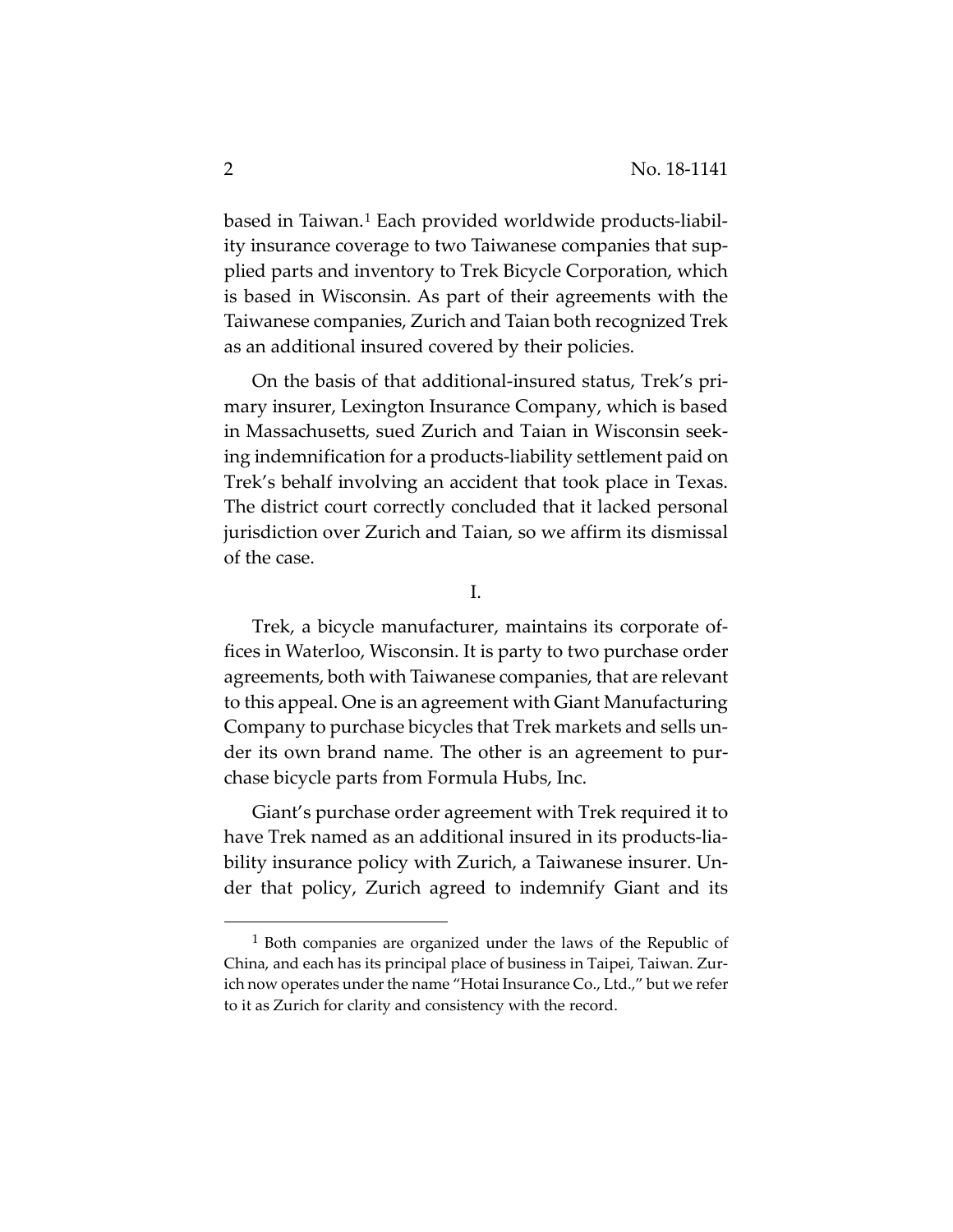listed vendors, including Trek, for judgments, expenses, and legal costs incurred "worldwide." In addition, the Zurich policy (1) allowed Zurich to control the litigation or settlement of a covered claim but did not require it to do so; (2) included a Taiwanese choice of law provision; and (3) required disputes between Zurich and its insureds regarding the policy to be re-solved by arbitration in Taiwan.<sup>[2](#page-2-0)</sup>

Trek's purchase order with Formula involved a similar insurance arrangement. In it, Formula agreed to have Trek included as an additional insured in its products-liability insurance policy with Taian, another Taiwanese insurer. Under the policy, Taian agreed to indemnify Formula and its vendors, including Trek, for liability and defense costs incurred "worldwide." Like the Zurich policy, the Taian policy gave Taian the right but not the obligation to control the litigation of a covered claim against an insured. Finally, it dictated that disputes concerning the policy would be subject to Taiwanese law and would have to submit to the jurisdiction of a Taiwanese court.

In 2012, John Giessler, a Louisiana resident, was seriously injured while riding a rented Trek bicycle in Travis County, Texas. During his ride, the front wheel detached from the frame of the bicycle, Giessler fell, and the resulting injuries rendered him a quadriplegic. Giessler, his wife, and his son sued Trek, among others, in Texas. Although Giant had manufactured the bicycle that Giessler was riding, and Formula had manufactured the front-wheel release, neither was a party to Giessler's lawsuit.

<span id="page-2-0"></span><sup>2</sup> Lexington participated in arbitration proceedings with Zurich in Taiwan, but the arbitrator ultimately decided that its claim was time-barred.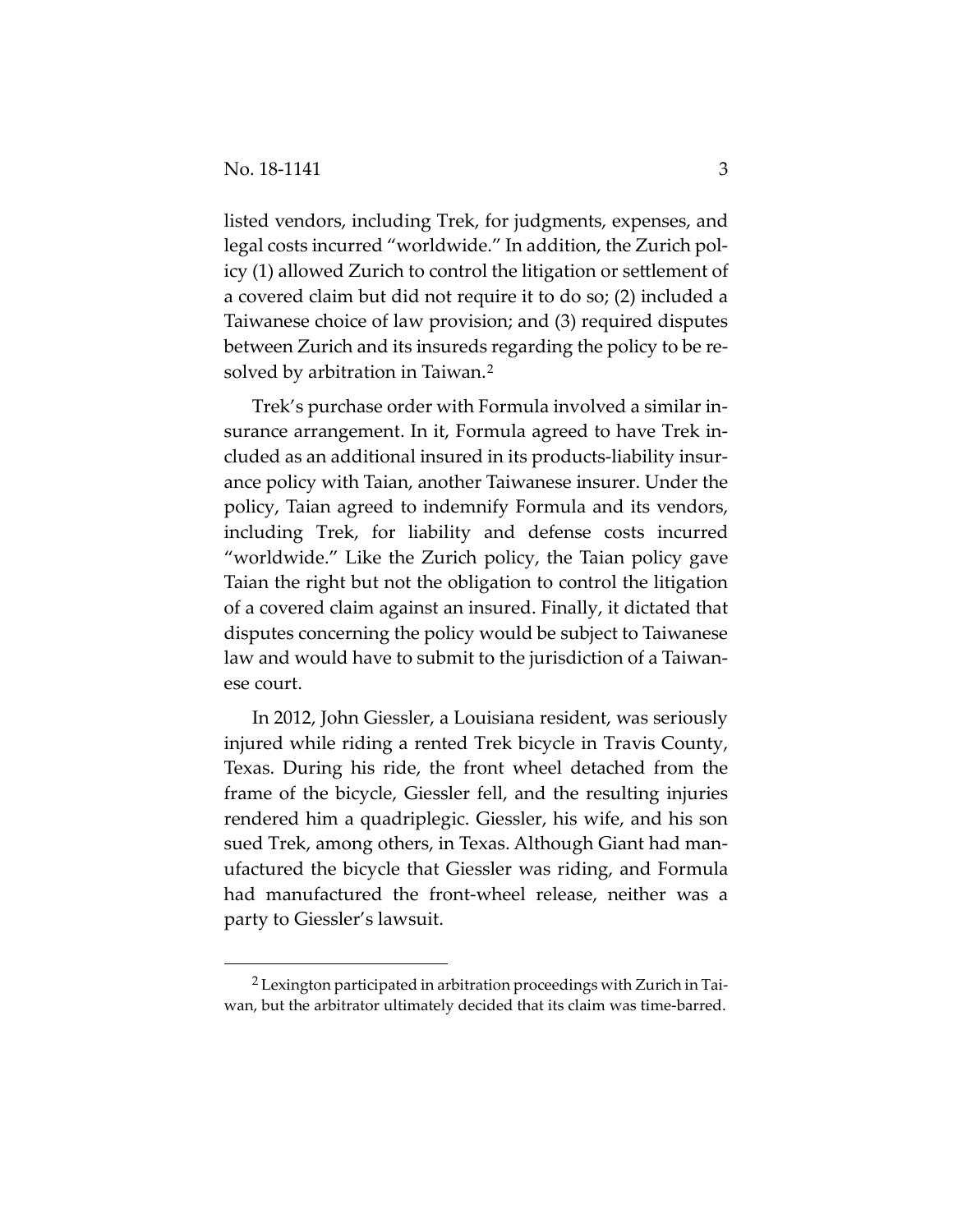Lexington Insurance Company, which insures Trek through comprehensive general liability and commercial umbrella policies, defended Trek in the Giessler suit. Trek and Lexington attempted to notify Giant and Formula—and their respective insurers, Zurich and Taian—of Giessler's lawsuit. In the end, though, the case settled, and Lexington paid Giessler on Trek's behalf. Lexington sought reimbursement from Zurich and Taian; after they refused to pay, it sued them in the Western District of Wisconsin. It argued that both were obligated to indemnify Trek under their respective insurance policies with Giant and Formula. And presenting theories of contribution and equitable subrogation, Lexington contended that the Taiwanese insurers must pay it the money that they owed Trek.

Both Zurich and Taian moved to dismiss the case for lack of personal jurisdiction and improper venue. With respect to the former, the insurers argued, among other things, that they lacked the necessary minimum contacts with Wisconsin to justify the district court's exercise of jurisdiction over them these policies were contracts between Taiwanese companies, drafted and signed in Taiwan, and governed by Taiwanese law. In response, Lexington contended that the worldwide coverage provisions and the inclusion of Trek as an additional insured in each policy constituted sufficient contacts with the state of Wisconsin to satisfy due process. The district court held that it lacked personal jurisdiction over the Taiwanese insurers, and Lexington appeals.

## $II$ .

A federal court may exercise personal jurisdiction over a foreign defendant only to the extent permitted by the forum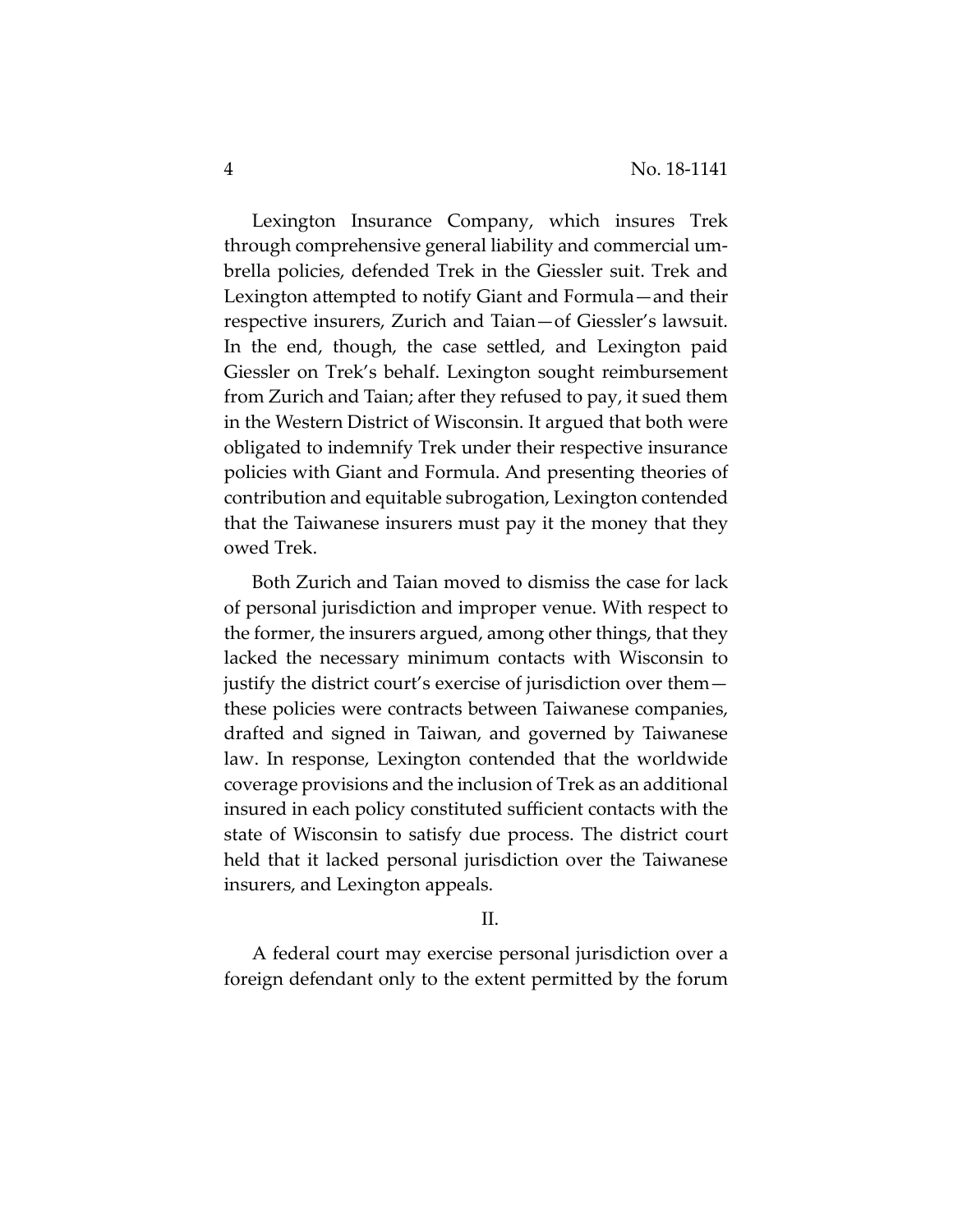state's long-arm statute and by the Due Process Clause. *Felland v. Clifton*, 682 F.3d 665, 672 (7th Cir. 2012). The parties agree that Wisconsin's long-arm statute, Wis. Stat. § 801.05, reaches Zurich and Taian.<sup>[3](#page-4-0)</sup> The only question is whether the exercise of jurisdiction over the defendants satisfies the Due Process Clause.

To satisfy due process, a defendant's physical presence within the state is not required. *Walden v Fiore*, 571 U.S. 277, 283 (2014). But a foreign defendant "generally must have 'certain minimum contacts … such that the maintenance of the suit does not offend traditional notions of fair play and substantial justice.'" *Id.* (alteration in original) (quoting *Int'l Shoe Co. v. Washington*, 326 U.S. 310, 316 (1945)). In other words, the defendant's relationship with the forum state must be such that the defendant "should reasonably anticipate being haled into court there." *Felland*, 682 F.3d at 673 (citation omitted).

Personal jurisdiction takes two forms—general and specific. General jurisdiction is all-purpose; it permits a defendant to be sued in a forum for *any* claim, regardless of whether the claim has any connection to the forum state. *Goodyear Dunlop Tires Operations v. Brown*, 564 U.S. 915, 919 (2011). For a state to have such extensive jurisdiction over a defendant, however, the defendant's contacts must be "so 'continuous and systematic' as to render [it] essentially at home in the forum state." *Id.* (citation omitted). Lexington does not contend

<span id="page-4-0"></span><sup>3</sup> Wis. Stat. § 801.05(10) grants personal jurisdiction over a defendant "[i]n any action which arises out of a promise made anywhere to the plaintiff or some third party by the defendant to insure upon or against the happening of an event and in addition … the person insured was a resident of this state when the event out of which the cause of action is claimed to arise occurred."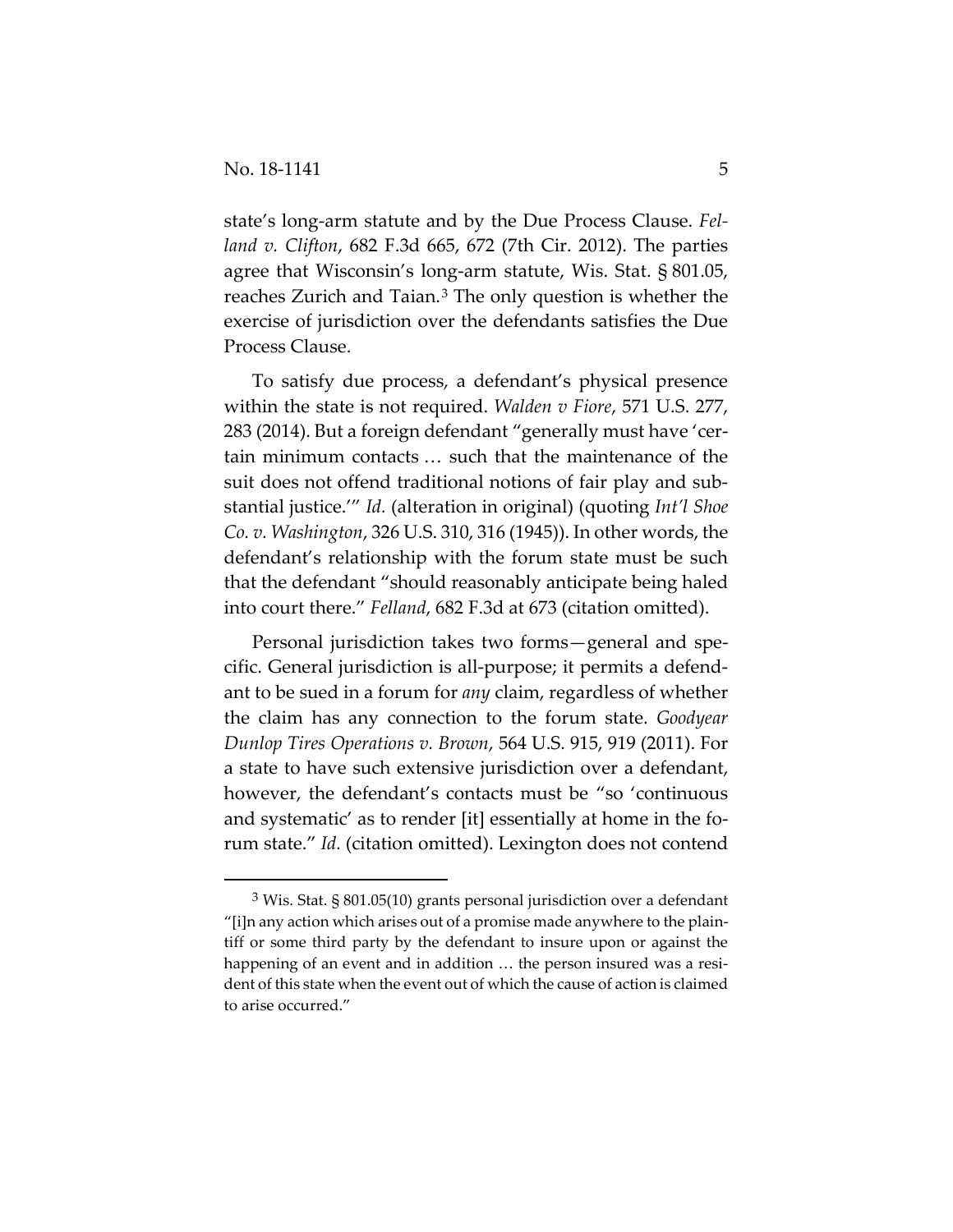that either Zurich or Taian is "at home" in Wisconsin. Instead, it argues that the federal district court in Wisconsin has specific jurisdiction over the insurers. Specific jurisdiction "is confined to adjudication of 'issues deriving from, or connected with, the very controversy that establishes jurisdiction.'" *Id.* (citation omitted).

Specific jurisdiction has three "essential requirements." *Felland*, 682 F.3d at 673. First, the defendant's contacts with the forum state must show that it "purposefully availed [itself] of the privilege of conducting business in the forum state or purposefully directed [its] activities at the state." *Id.* Second, the plaintiff's alleged injury must have arisen out of the defendant's forum-related activities. *Id.* And finally, any exercise of personal jurisdiction must comport with traditional notions of fair play and substantial justice. *Id.* 

We begin with whether Zurich and Taian "purposefully availed [themselves] of the privilege of conducting business in the forum state or purposefully directed [their] activities at" Wisconsin. *See id.* To answer this question, we look to see if there are "'minimum contacts' between the defendant and the forum State." *World-Wide Volkswagen Corp. v. Woodson*, 444 U.S. 286, 291 (1980) (citing *Int'l Shoe*, 326 U.S. at 316). The Supreme Court has emphasized that this analysis focuses on "the defendant's contacts with the forum State itself, not the defendant's contacts with persons who reside there." *Walden,* 571 U.S. at 285. The Due Process Clause protects a defendant from being forced to submit to the adjudicatory authority of a state with which it has not purposefully established a sufficient connection—and deliberate contact with the resident of a state is not the same thing as deliberate contact with the state itself. *Id.* at 285–86; *see also Advanced Tactical Ordnance Sys.,*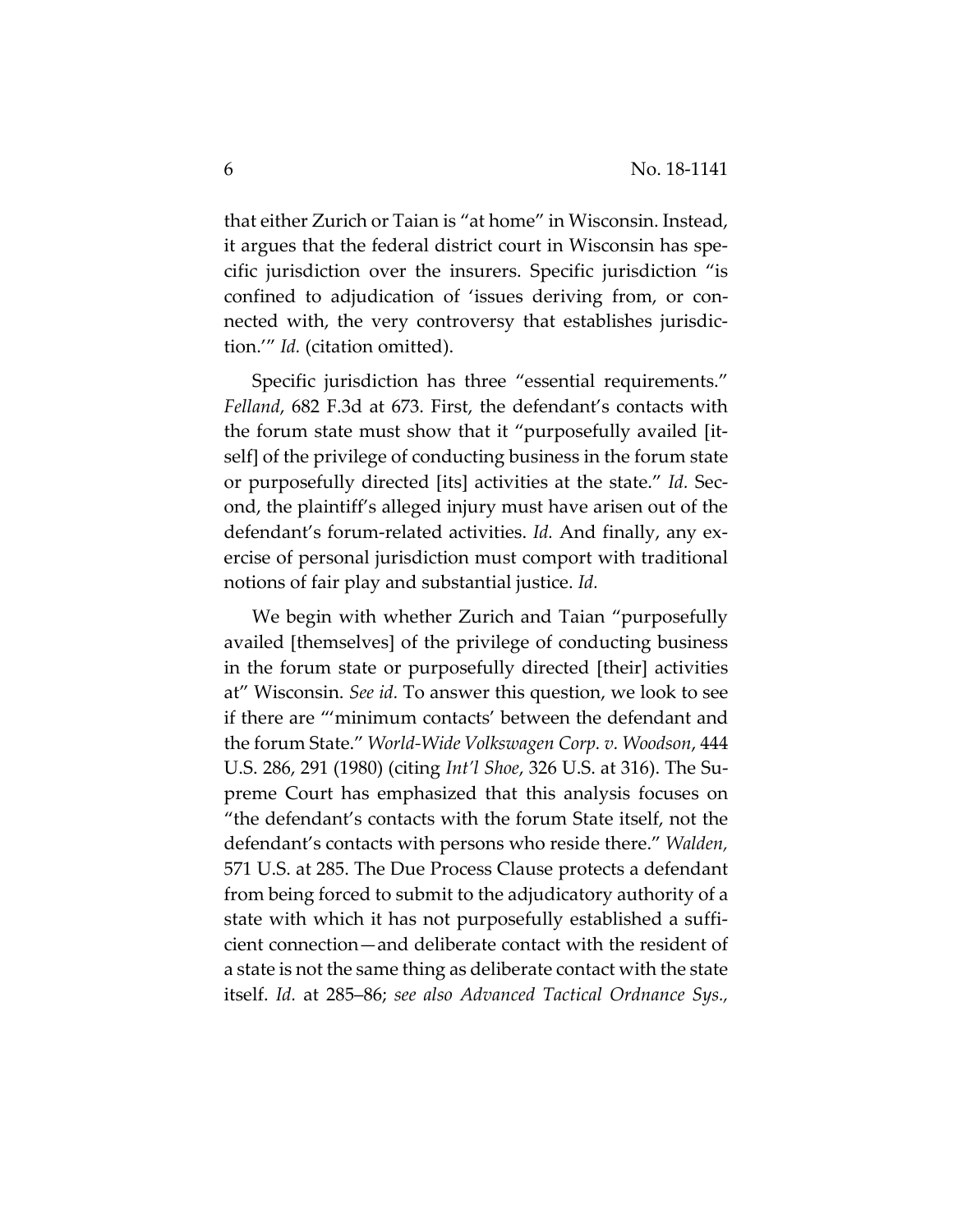*LLC v. Real Action Paintball, Inc.*, 751 F.3d 796, 802 (7th Cir. 2014). While the merits of this case turn on Zurich and Taian's relationship with Trek, personal jurisdiction turns on their relationship with Wisconsin.

Lexington has failed to demonstrate that either Zurich or Taian made any purposeful contact with Wisconsin before, during, or after the formation of the insurance contracts. They did not solicit Trek's business or target the Wisconsin market. *See Int'l Shoe*, 326 U.S. at 314 (defendant had salesmen in the forum exhibiting samples and soliciting orders from potential buyers); *see also Daniel J. Hartwig Assocs. v. Kanner*, 913 F.2d 1213, 1218–19 (7th Cir. 1990) (whether the defendant solicited the plaintiff's services is "significant" in the minimum-contacts analysis). They negotiated and drafted these contracts in Taiwan with Taiwanese companies. *Cf. Burger King Corp. v. Rudzewicz*, 471 U.S. 462, 467 (1985) (defendants negotiated with Burger King's headquarters, which were located in the forum state). Both policies required disputes to be resolved in Taiwan according to the laws of Taiwan. *Cf. id.* at 465–66 (contract dictated that the relationship between the parties be governed by the law in the forum state). Zurich and Taian did not visit Wisconsin or contact anyone residing there. *Cf. id.* at 466, 468 (defendant attended management courses in the forum state in addition to communicating with headquarters in the forum state by mail and telephone). Indeed, Lexington points to no evidence that Zurich or Taian ever sent anything—even a copy of either insurance policy—to Wisconsin.[4](#page-6-0) *Cf. Walden*,

<span id="page-6-0"></span><sup>4</sup> While the record contains a certificate reflecting Taian's insurance of Trek under the Formula policy, Lexington is conspicuously quiet about how and from whom Trek obtained this certificate. Lexington had to make out a prima facie showing of the court's jurisdiction over the defendants, *see Purdue Research Found. v. Sanofi-Synthelabo, S.A.*, 338 F.3d 773, 782–83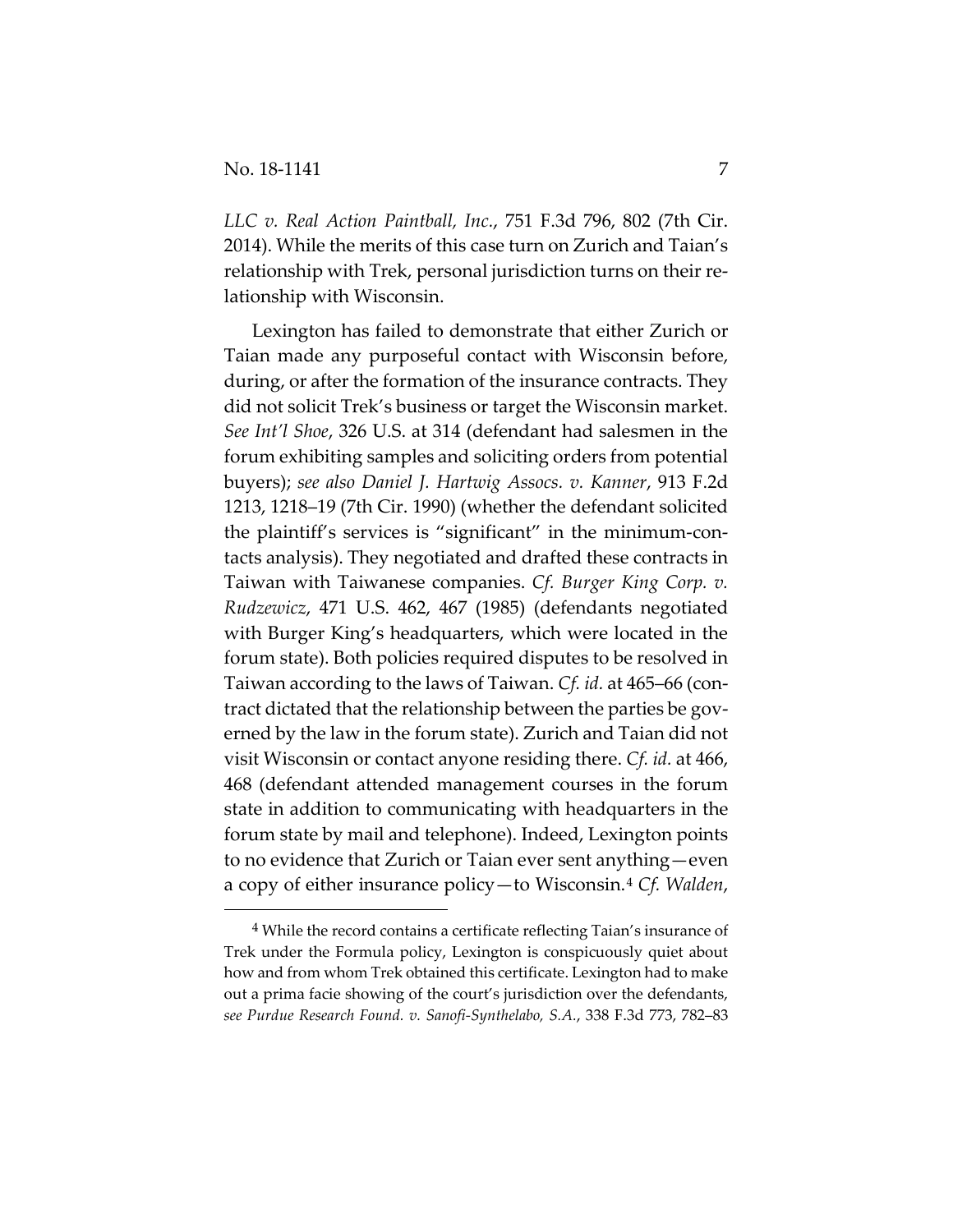571 U.S. at 289 ("Petitioner never traveled to, conducted activities within, contacted anyone in, or sent anything or anyone to Nevada. In short, when viewed through the proper lens—whether the *defendant*'*s* actions connect him to the *forum*—petitioner formed no jurisdictionally relevant contacts with Nevada."). For personal jurisdiction to exist, "[t]he record must show that the defendants targeted the forum state." *Matlin v. Spin Master Corp.*, 921 F.3d 701, 706 (7th Cir. 2019). The record in this case does not show that either insurer targeted Wisconsin.

Notwithstanding all of this, Lexington contends that two provisions in the insurance policies constitute sufficient contacts with the state of Wisconsin to satisfy the demands of due process. Both contracts acknowledged Trek as an additional insured and extended coverage for liabilities incurred "worldwide." But neither of these provisions constitutes a contact with the state of Wisconsin, so they do not singly or together provide a basis for personal jurisdiction.

We can easily dispose of the first argument because it flatly contradicts Supreme Court precedent. The fact that Zurich and Taian may be liable to Trek does not give Wisconsin jurisdiction over them. As we have already explained, it is a

<sup>(7</sup>th Cir. 2003), so this lack of proof means that we cannot treat the certificate as evidence of Taian's purposeful contact with Wisconsin. That said, the result would not change even if we assume that Taian (rather than, for example, Formula) sent the certificate to Trek in Wisconsin. One mailing to an in-state resident is not enough to submit the sender to the jurisdiction of the state. *Cf. McGee v. Int'l Life Ins. Co.*, 355 U.S. 220, 221–23 (1957) (holding that a California court had jurisdiction over an out-of-state insurer when the insurer delivered the offer of life insurance and the insurance contract itself to California and the insured had sent his premium payments from California to the insurer for two years).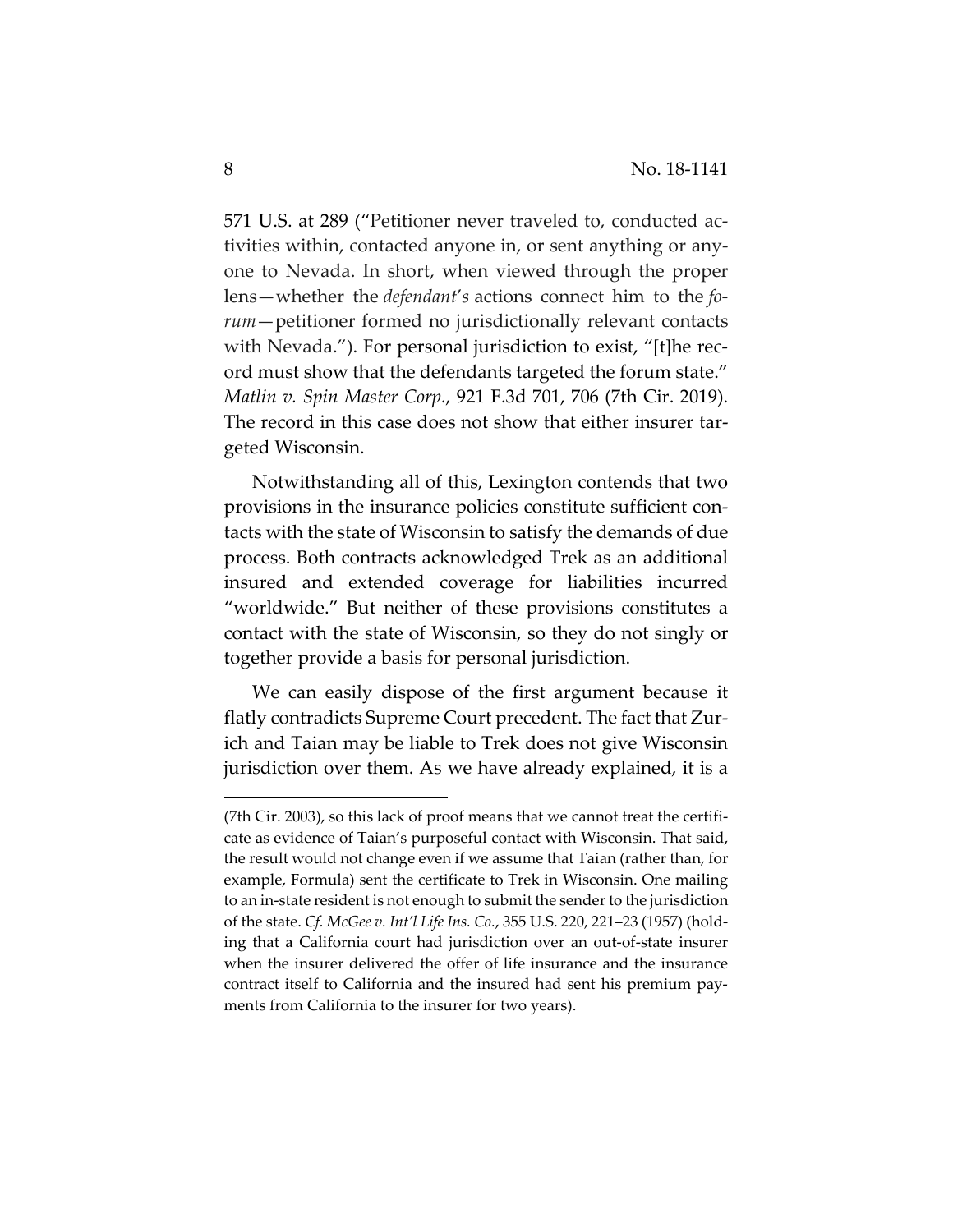defendant's contacts with the forum state, not with the plaintiff, that count. Even if Zurich and Taian had contracts with Trek—as opposed to contracts with Giant and Formula—a contract with a forum resident is not enough, standing alone, to establish jurisdiction in that forum. *See Burger King*, 471 U.S. at 478 ("If the question is whether an individual's contract with an out-of-state party *alone* can automatically establish sufficient minimum contacts in the other party's home forum, we believe the answer clearly is that it cannot."); *see also Walden*, 571 U.S. at 286 ("[A] defendant's relationship with a plaintiff or third party, standing alone, is an insufficient basis for jurisdiction."). To conclude that personal jurisdiction exists, we need to see evidence that Zurich and Taian reached out to Wisconsin during the formation and execution of these contracts. *Burger King*, 471 U.S. at 479 ("It is these factors prior negotiations and contemplated future consequences, along with the terms of the contract and the parties' actual course of dealing—that must be evaluated in determining whether the defendant purposefully established minimum contacts with the forum."). There is no such evidence. In fact, the insurers never had any communication with *Trek* during the formation and execution of these contracts, much less any purposeful contact that touched the state of Wisconsin. A straightforward application of *Burger King* and *Walden* forecloses Lexington's argument.

Lexington's second contention—that personal jurisdiction exists because the policies contained worldwide coverage provisions—also fails. The thrust of the argument is that Zurich and Taian derived financial benefit from affirmatively including Wisconsin (and Texas, and the rest of the world) in their territory of coverage—because the more extensive the geographic coverage, the higher the premium. The fact that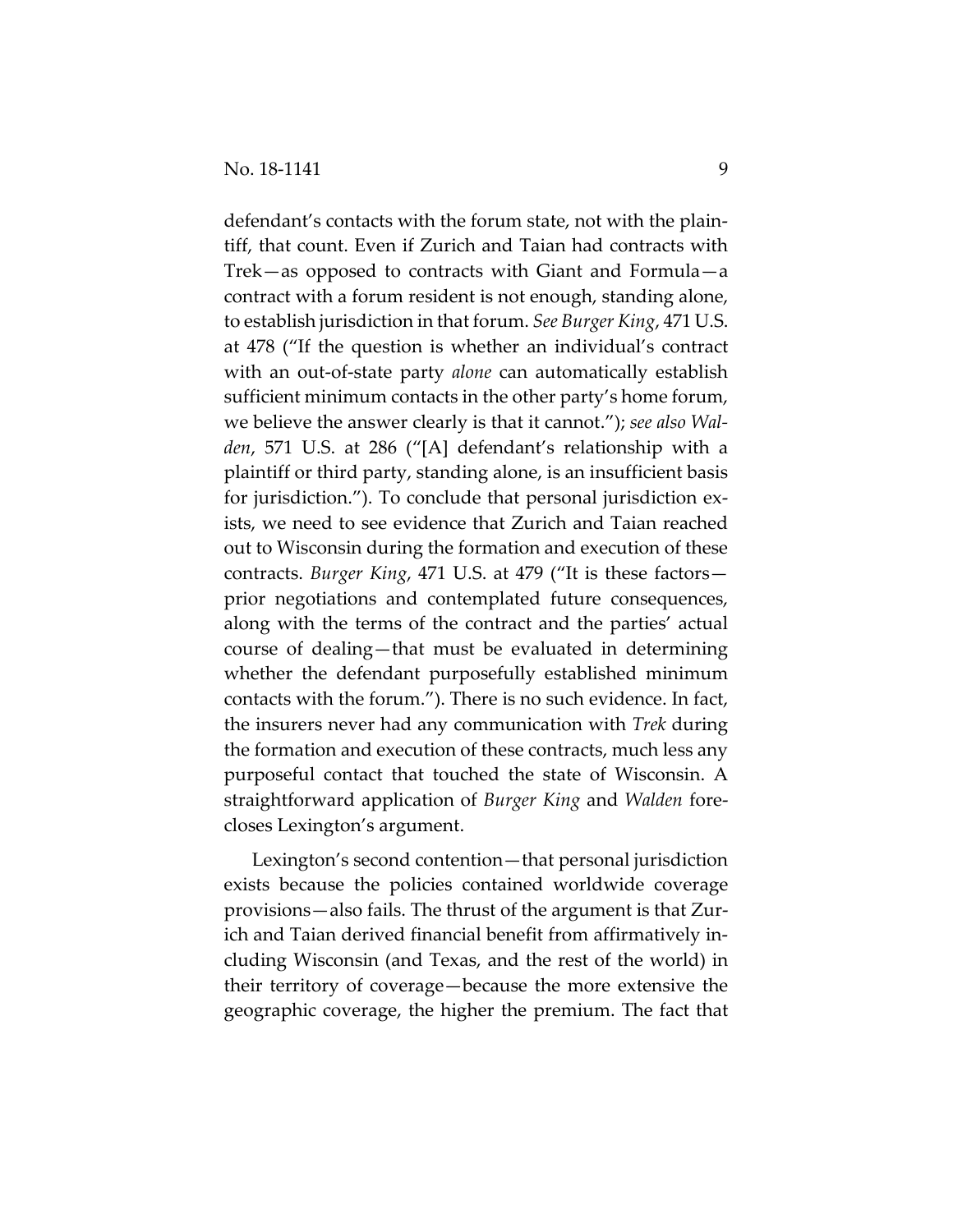the insurers generated income by including Wisconsin, Lexington says, means that the insurers did business in the state and can be sued there. And it argues that by agreeing to cover Trek for liabilities and defense costs incurred "worldwide," Zurich and Taian bargained for the expectation of being sued anywhere, including Wisconsin.[5](#page-9-0)

As an initial matter, gaining a financial benefit by including Wisconsin in a territory of coverage is not the equivalent of "doing business in" Wisconsin. *See Goodyear*, 564 U.S. at 924; *Felland*, 682 F.3d at 673. If a parent bets her fifth grader fifty dollars that it will rain in every single state during the month of June, she hasn't "done business" in all fifty states even though her profit will increase or decrease based on what happens in each—and even though her risk and potential profit would have been less if she had limited the territory to twenty-five states. A defendant does business in a forum state when it "purposefully avail[s] itself of the privilege of *conducting activities within* the forum State, thus invoking the benefits and protections of its laws." *Goodyear*, 564 U.S. at 924 (emphasis added) (quoting *Hanson v. Denckla*, 357 U.S. 235, 253 (1958)). Neither Zurich nor Taian "conducted activities" within Wisconsin.

<span id="page-9-0"></span><sup>5</sup> To be clear, Lexington does not contend that the "worldwide coverage" clause constituted consent to be sued in any jurisdiction in the world. If that's what the clause provided, this would be an open-and-shut case. *See Ins. Corp. of Ireland v. Compagnie des Bauxites de Guinee*, 456 U.S. 694, 703 (1982); *see also RAR, Inc. v. Turner Diesel, Ltd.*, 107 F.3d 1272, 1280 (7th Cir. 1997) ("[P]ersonal jurisdiction is waivable and [the] parties can, through forum selection clauses and the like, easily contract around any rule we promulgate.").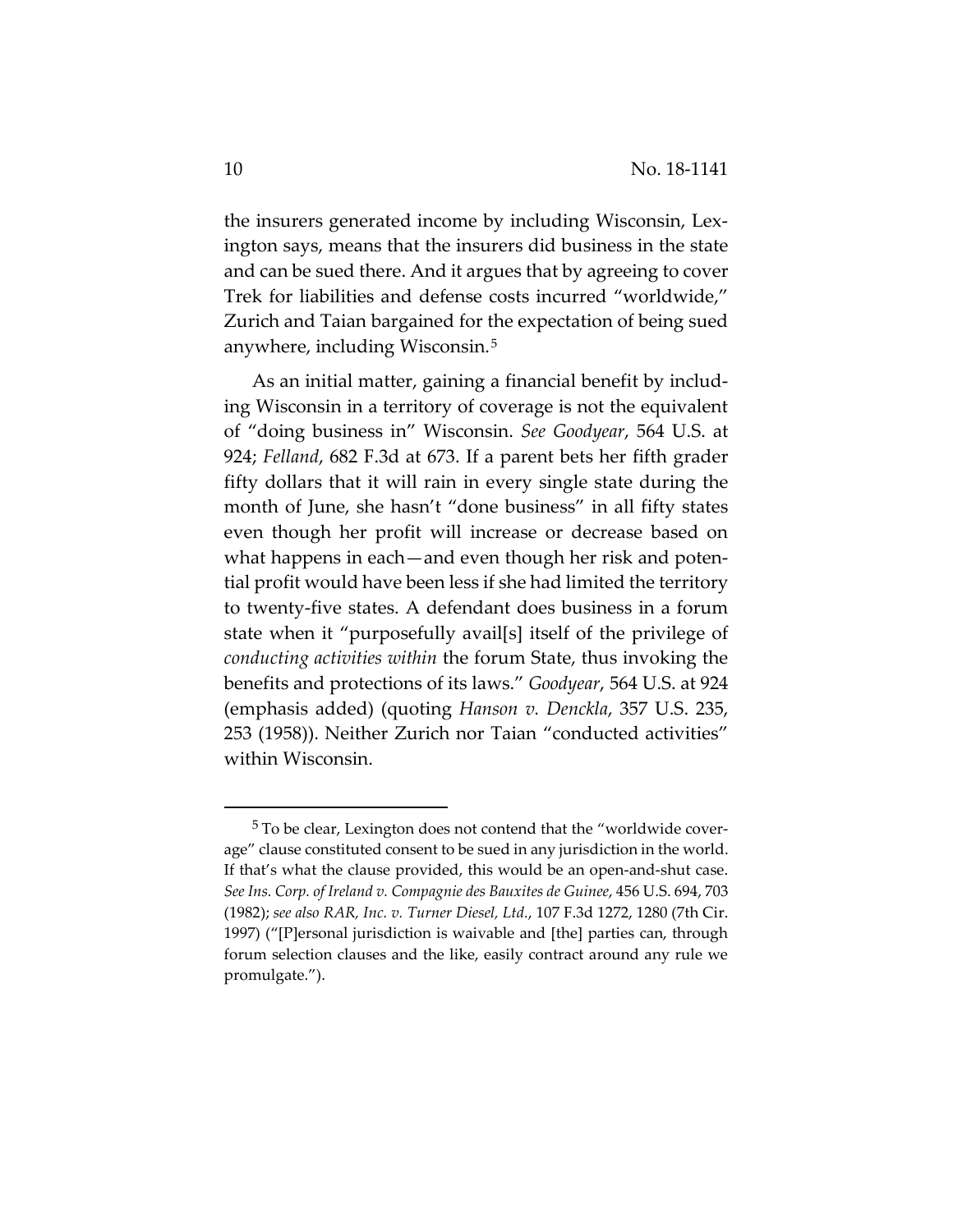In fact, the Supreme Court has squarely rejected the proposition that such collateral financial benefits are purposeful contacts. *See World-Wide Volkswagen*, 444 U.S. at 298–99. In *World-Wide Volkswagen*, the plaintiffs purchased a vehicle in New York but later sustained personal injuries when they got into an accident while driving through Oklahoma. *Id.* at 288. They brought a products-liability action against the automobile retailer and wholesaler (both New York corporations that did no business in Oklahoma) in Oklahoma. *Id.* at 288, 295. The plaintiffs argued that because the automobile's "design and purpose" made it foreseeable that it would cause an injury in Oklahoma, *id.* at 295, and because the automobile companies received a financial benefit from selling a product with the ability to travel to across vast geographic areas (including the distance between New York and Oklahoma), they were subject to personal jurisdiction in Oklahoma, *id.* at 298. But the Supreme Court concluded that all of that added up to "no activity whatsoever in Oklahoma," *id.* at 295:

> [I]t is contended that jurisdiction can be supported by the fact that petitioners earn substantial revenue from goods used in Oklahoma.… This argument seems to make the point that the purchase of automobiles in New York, from which the petitioners earn substantial revenue, would not occur *but for* the fact that the automobiles are capable of use in distant States like Oklahoma.… [T]he very purpose of an automobile is to travel …. However, financial benefits accruing to the defendant from a collateral relation to the forum State will not support jurisdiction if they do not stem from a constitutionally cognizable contact with the State.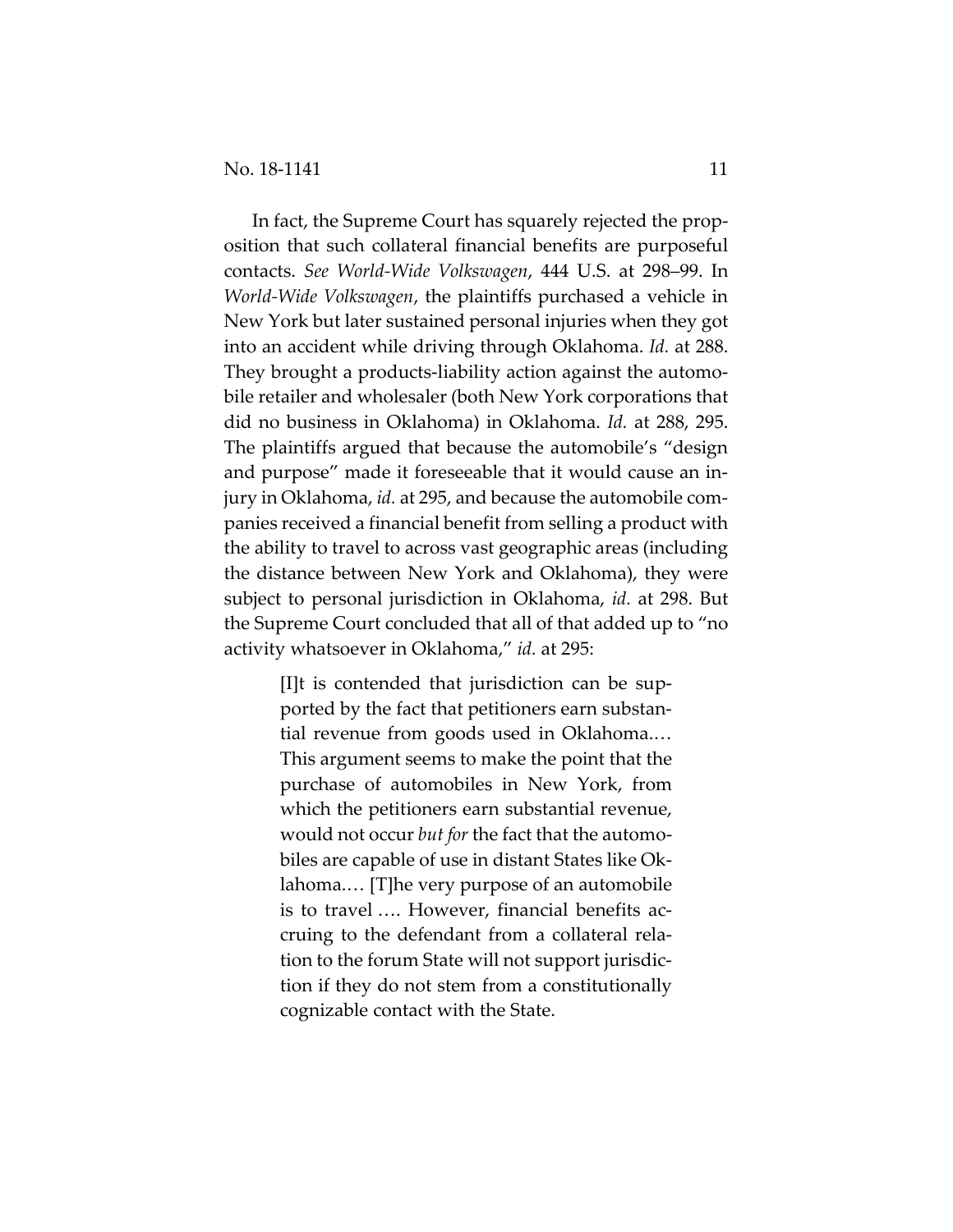*Id.* at 298–99. Just as the financial benefit gained by selling a product with the purpose and ability to travel to a vast number of distant forums is not itself business activity within those forums, so too here the financial benefit gained from broad geographic insurance coverage does not constitute "doing business" within the entire covered territory.

*World-Wide Volkswagen* also forecloses Lexington's argument that Zurich and Taian are subject to Wisconsin's jurisdiction because the "worldwide coverage" clause made it foreseeable that Trek might sue them anywhere in the world where Trek incurred liability. "'[F]oreseeability' alone has never been a sufficient benchmark for personal jurisdiction under the Due Process Clause." *Id.* at 295; *see also Burger King*, 471 U.S. at 474–75; *Hanson*, 357 U.S. at 251, 254; *Advanced Tactical*, 751 F.3d at 802. On the contrary, permitting jurisdiction "based on general notions of fairness and foreseeability [] is inconsistent with the premises of lawful judicial power." *J. McIntyre Mach., Ltd. v. Nicastro*, 564 U.S. 873, 883 (2011) (plurality opinion). Only a defendant's actions can empower a state to exercise jurisdiction over him. *Id.*; *see also World-Wide Volkswagen*, 444 U.S. at 297 ("[T]he foreseeability that is critical to due process analysis … is that *the defendant's conduct and connection with the forum State* are such that he should reasonably anticipate being haled into court there." (emphasis added)). Given this principle, the "worldwide coverage" clause cannot justify Wisconsin's—or any other state's—exercise of jurisdiction over Zurich and Taian simply because the clause made suit in that state foreseeable. The clause can support jurisdiction only if the act of granting Trek "worldwide coverage" established a purposeful connection between the insurers and every American state, all of which are included in the covered territory. It did not.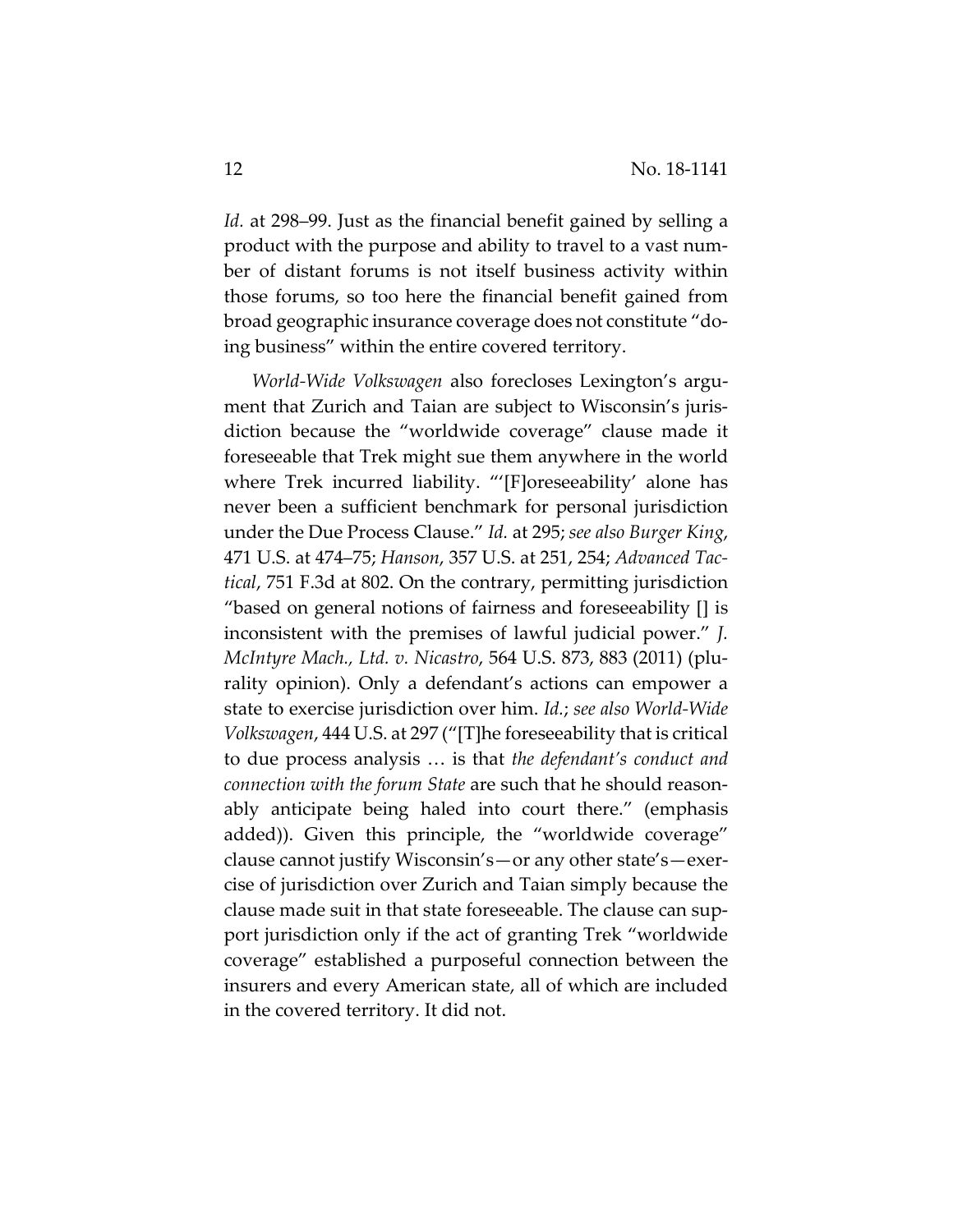The "worldwide coverage" clause defined the territorial scope of the insurers' obligation *to Trek*. But the presence of a state within the scope of coverage creates no purposeful connection between the insurers and *that state*. Consider Texas, which was the location of the accident, the suit, and the settlement. Zurich and Taian could have covered Trek's claim for this liability without ever touching Texas—for example, they could have mailed a check to Trek's headquarters in Wisconsin or sent the money electronically to an account located in another state or even another country. Indeed, if the covered territory had been limited, Zurich and Taian could have discharged their obligation by sending funds to an account located *outside* the covered territory. Jurisdiction depends on the defendant's actions, and payment of a covered claim is the only act that these policies required the insurers to perform. It is doubtful that the act of sending payment to an account located within a state is a contact sufficient to support personal jurisdiction. But even if it were, there is no necessary connection between the territory of coverage and the location of payment.

Lexington claims that "myriad cases around the country" have recognized personal jurisdiction under these same circumstances. Yet almost every case that it cites involves an insurance policy with a duty-to-defend clause—and if Zurich and Taian had assumed a duty to defend Trek in any jurisdiction in which it incurred liability and structured their financial benefits on that obligation, this might be a different case. In that situation, courts have described the "expectation of being haled into court in a foreign state [a]s an express feature of [the] policy." *Rossman v. State Farm Mut. Auto. Ins. Co.*, 832 F.2d 282, 286 (4th Cir. 1987); *see also Farmers Ins. Exch. v. Portage La Prairie Mut. Ins. Co.*, 907 F.2d 911, 914 (9th Cir. 1990)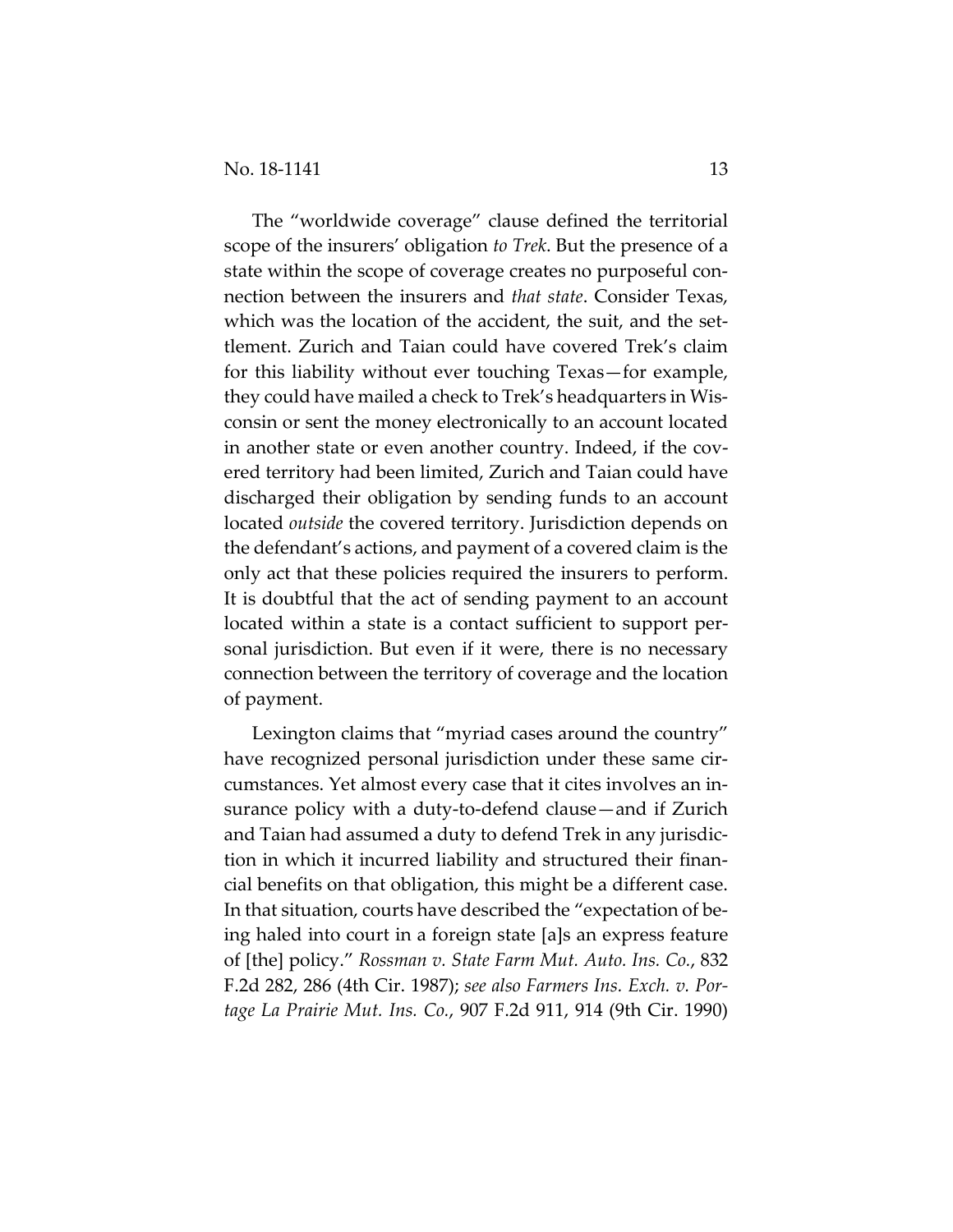("[When] automobile liability insurers contract to indemnify and defend the insured for claims that will foreseeably result in litigation in foreign states … litigation requiring the presence of the insurer is not only foreseeable, but it was purposefully contracted for by the insurer."); *see also, e.g.*, *Ferrell v. West Bend Mut. Ins. Co.*, 393 F.3d 786, 790–91 (8th Cir. 2005); *Payne v. Motorists Mut. Ins. Cos.,* 4 F.3d 452, 454–57 (6th Cir. 1993). *But see Hunt v. Erie Ins. Grp.*, 728 F.2d 1244, 1247 (9th Cir. 1984) ("Erie's failure to structure its policy to exclude the possibility of defending a suit wherever an injured claimant requires medical care cannot, in our view, fairly be characterized as an act by which Erie has purposefully availed itself of the privilege of conducting activities in California."). Here, though, Zurich and Taian contracted for the *right*, not the *obligation*, to control litigation against their insureds. Thus, "the expectation of being haled into court in a foreign state" was *not* "an express feature" of either policy. *Rossman*, 832 F.2d at 286. Preserving the right to defend Trek—as opposed to assuming a duty to do so—gave Zurich and Taian the option of deciding whether to avail themselves of the benefits and protections of the forum's laws and courts. They promised to indemnify Trek no matter where it incurred liability, but as we have already said, paying Trek did not require them to make any purposeful contact with a state in which Trek was sued. The absence of a duty-to-defend clause is decisive.

Lexington has one case that is partly on its side: *TH Agriculture & Nutrition, LLC v. Ace European Group Ltd*. In that case, the Tenth Circuit said that "the issuance of an insurance policy that contains a worldwide territory-of-coverage clause and an option to defend the insured is sufficient to establish minimum contacts with the forum state." 488 F.3d 1282, 1288 (10th Cir. 2007). Its "minimum contacts" analysis rests on the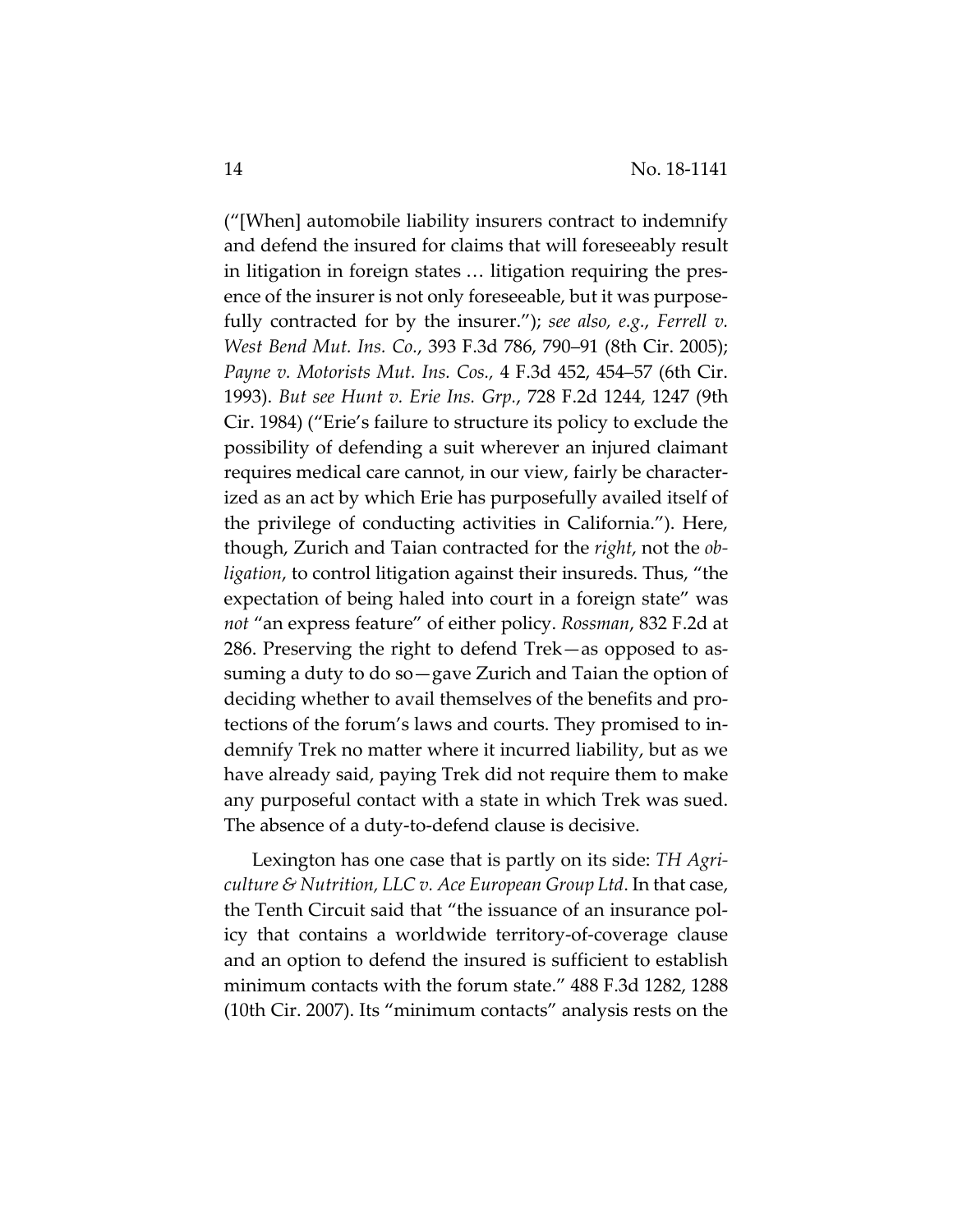very premises that Lexington invokes to support jurisdiction here: "the foreseeability of litigation in foreign states … based on the insurer's own actions" of including those states within the coverage area and the resulting financial benefits to the insurance company from offering broad geographic coverage. *Id.* at 1290.

*TH Agriculture* offers Lexington very little help, because despite what it said about minimum contacts, the Tenth Circuit concluded that the forum state *lacked* personal jurisdiction over the insurers in that case. The presence of minimum contacts does not justify personal jurisdiction when haling a defendant into court in the forum state would violate traditional notions of fair play and substantial justice. 488 F.3d at 1292 (citing *Burger King*, 471 U.S. at 477–78). This factor was dispositive in *TH Agriculture*. *Id.* ("[We] conclude that the exercise of personal jurisdiction over the Insurers in Kansas would be unreasonable."). Thus, *TH Agriculture* extends Lexington nothing more than an opportunity to win the battle and lose the war.

But in any event, we are unpersuaded by the Tenth Circuit's treatment of minimum contacts in *TH Agriculture*. Its discussion is not only inconsistent with Supreme Court precedent; it is also in significant tension with the Tenth Circuit's own precedent. In *OMI Holdings*, a duty-to-defend case decided almost a decade before *TH Agriculture*, the Tenth Circuit criticized the decisions of other circuits in duty-to-defend cases for relying heavily on "foreseeability—a position at odds with the Supreme Court's directive that foreseeability alone is an insufficient basis on which to establish minimum contacts." *OMI Holdings, Inc. v. Royal Ins. Co. of Canada*, 149 F.3d 1086, 1094 (10th Cir. 1998). It also expressed skepticism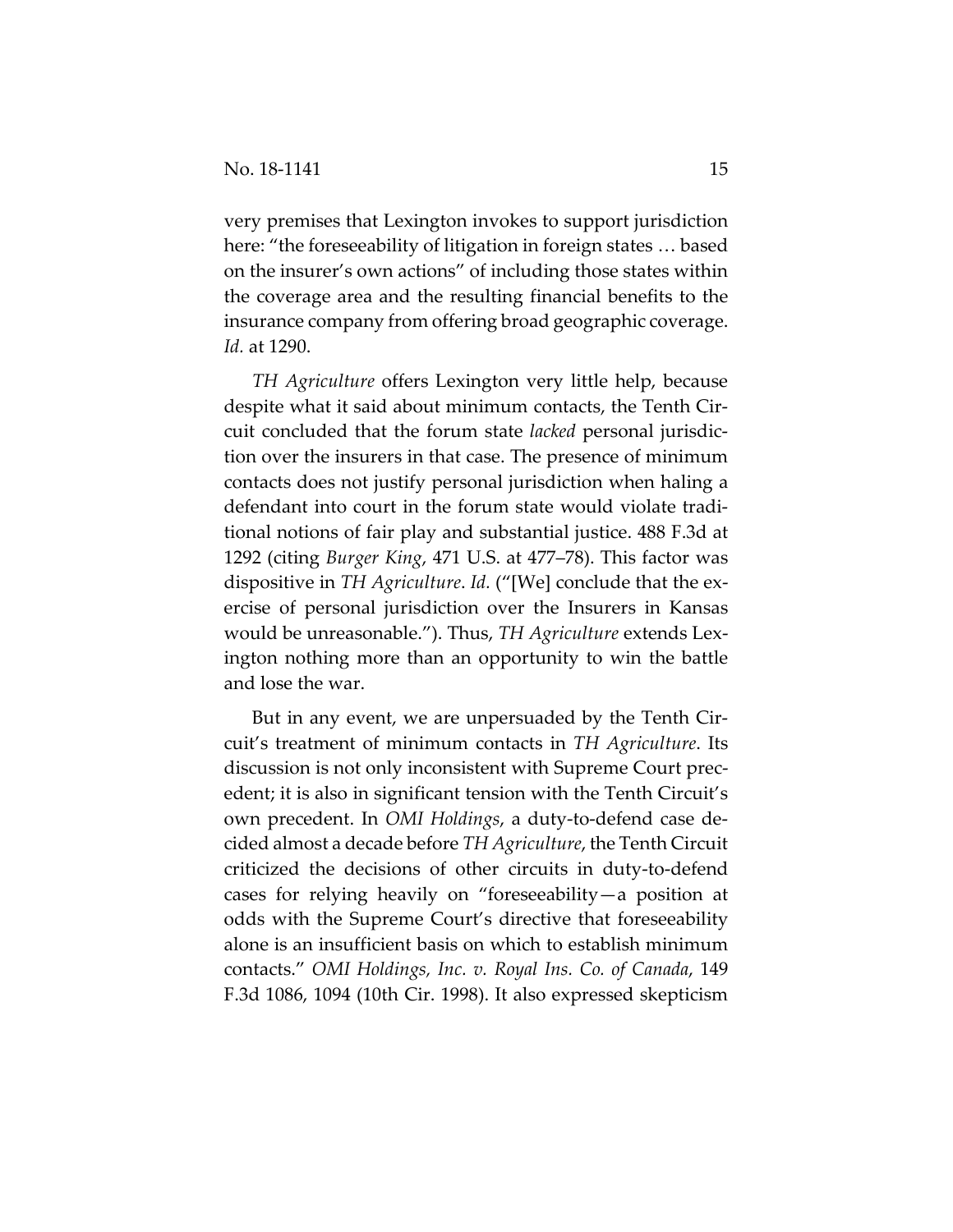at the willingness of other circuits to assume "that by agreeing to defend its insured in any forum, an insurer foresees being sued by its own insured in any forum when a coverage dispute arises." *Id.* at 1095. While it ultimately concluded that "contracting to defend the insured in the forum state" is a sufficient minimum contact with the forum, it stressed that this kind of contact is "qualitatively low on the due process scale." *Id*.<sup>[6](#page-15-0)</sup> Notwithstanding these concerns, the Tenth Circuit inexplicably went even further in *TH Agriculture* by characterizing a territory-of-coverage clause as a sufficient contact with the forum state not only when an insurer assumes the duty to defend the insured, but also when it merely preserves the right to do so. 488 F.3d at 1291.

In the years since the Tenth Circuit decided *TH Agriculture*, the Supreme Court has continued to stress that the foreseeability of suit in a forum is not enough to justify a state's exercise of jurisdiction over a defendant. *See Walden*, 571 U.S. at 284–86; *Nicastro*, 564 U.S. at 882–83 (plurality opinion). Given these cases, the Tenth Circuit might come out differently if it were presented with the "minimum contacts" question today. Regardless, we must follow the Court's admonition that the predictability of a plaintiff's action is not itself enough to justify a state's exercise of jurisdiction over a defendant. *Walden*, 571 U.S. at 286. Zurich and Taian had a relationship with Trek, not Wisconsin. That relationship may have made it foreseeable that Trek would sue them in Trek's

<span id="page-15-0"></span><sup>6</sup> As in *TH Agriculture*, the court held that the forum state nonetheless lacked personal jurisdiction over the insurers because exercising it would violate traditional notions of fair play and substantial justice. *OMI Holdings, Inc.*, 149 F.3d at 1098.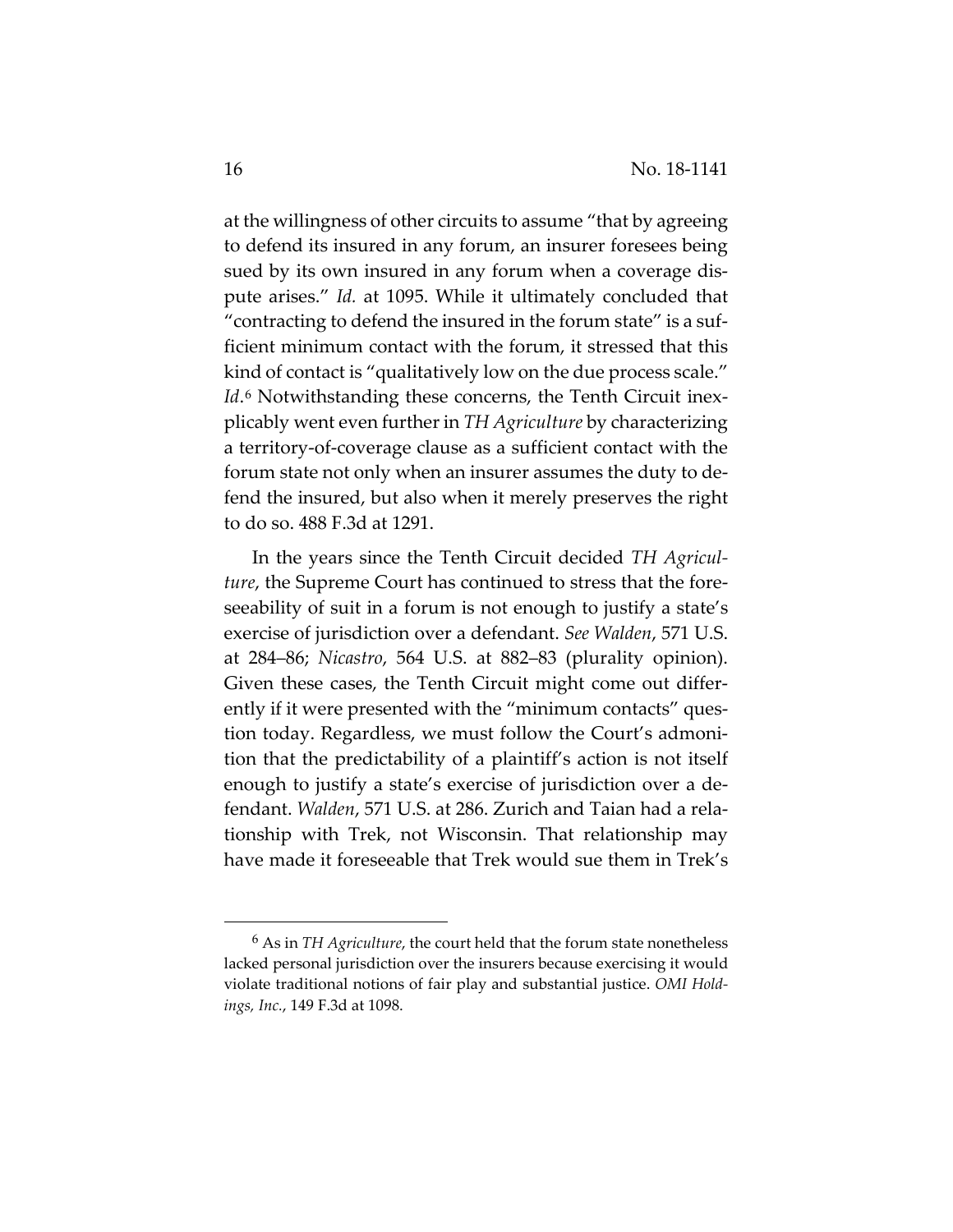home state or another forum it found convenient.[7](#page-16-0) But "it is the defendant's actions, not his expectations, that empower a [foreign state] to subject him to judgment." *Nicastro*, 564 U.S. at 883 (plurality opinion). And Zurich and Taian did not make any purposeful contact with Wisconsin by promising to indemnify Trek for liability and defense costs that it incurred anywhere in the world.

<span id="page-16-0"></span><sup>&</sup>lt;sup>7</sup> We note that Lexington would run into trouble even if we agreed that the "worldwide coverage" clause constituted a sufficient "minimum contact" with Wisconsin. To establish specific personal jurisdiction, Lexington's action must "*directly arise* out of the specific contacts between the defendant[s] and the forum state." *GCIU-Emp'r Ret. Fund v. Goldfarb Corp.*, 565 F.3d 1018, 1024 (7th Cir. 2009) (citation omitted). In other words, "a defendant's contacts with the forum State [must] be directly related to the conduct pertaining to the claims asserted." *Brook v. McCormley*, 873 F.3d 549, 552 (7th Cir. 2017). Because Lexington's harm stems from the insurers' failure to reimburse it for defense and settlement costs in a *Texas* lawsuit about a *Texas* accident, it is not "directly related" to Zurich and Taian's alleged contacts with Wisconsin—unless Lexington's theory is that the "worldwide coverage" clause opens the possibility of a suit in Wisconsin for liability and defense costs that Trek incurs anywhere in the world. *Cf. TH Agric.*, 488 F.3d at 1291–92 ("[The plaintiff] is seeking coverage under the policy for judgments entered against it and costs incurred in litigating asbestos claims, at least one of which was filed in Kansas. Consequently, [the plaintiff]'s claims arise out of the Insurers' contact with Kansas."). And even if Lexington could successfully show that its suit directly relates to the insurers' contact with Wisconsin via the "worldwide coverage" clause, it would still have to show that Wisconsin's exercise of jurisdiction over the insurers would be reasonable. *See Asahi Metal Indus. Co. v. Sup. Ct. of Cal., Solano Cty.*, 480 U.S. 102, 114-16 (1987). Lexington would have difficulty clearing that hurdle too. *Cf. TH Agriculture*, 488 F.3d at 1292–98.